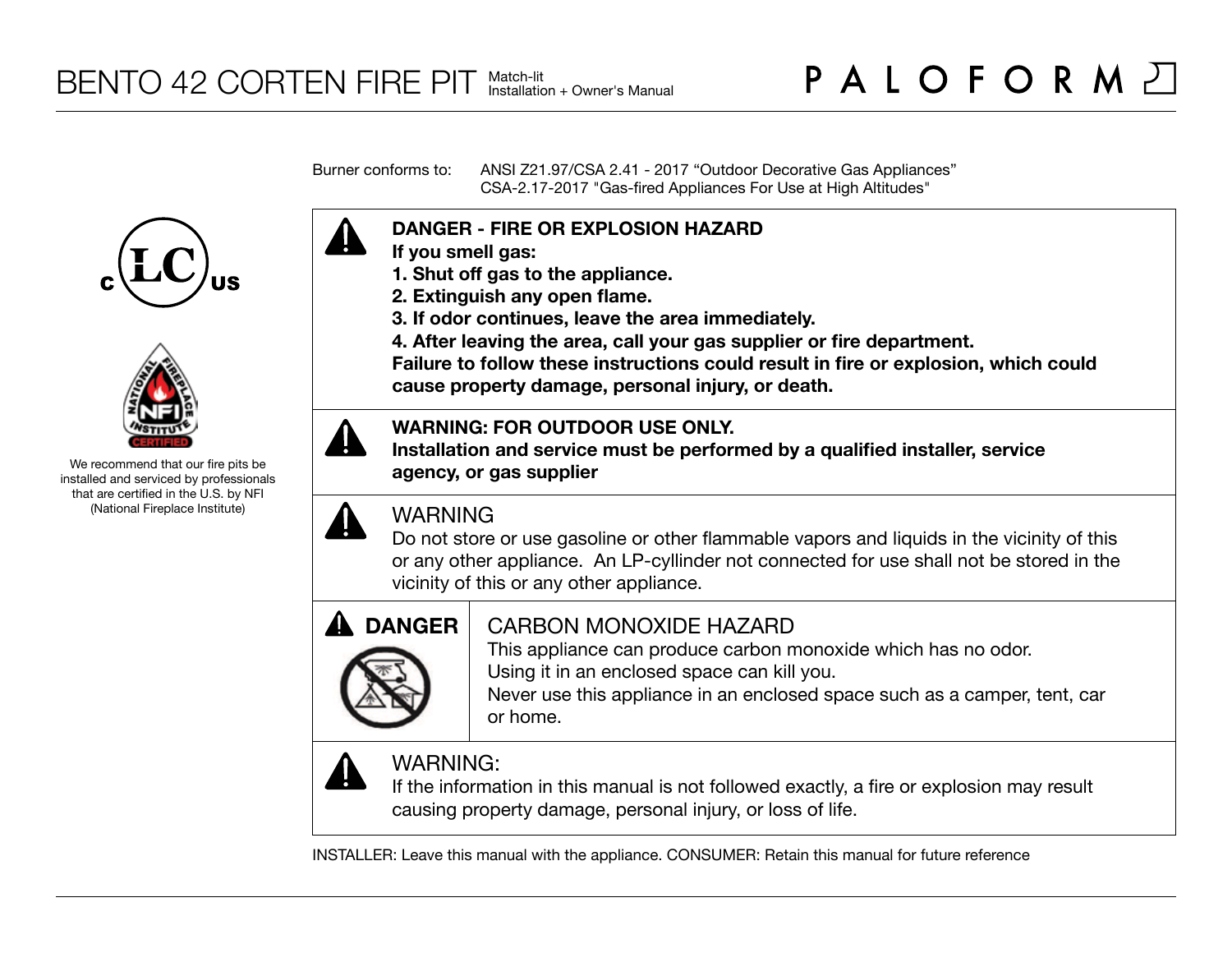# WARNINGS:

IMPORTANT: This appliance should be inspected before use and at least once annually by a qualified service person.

More frequent cleaning may be required as necessary. It is imperative that the control compartment, burners and circulating air passageways of the appliance be kept clean.

DANGER: Carbon monoxide poisoning can lead to death!

CARBON MONOXIDE POISONING: Early signs of carbon monoxide poisoning resemble the flu, with symptoms including headache, dizziness, or nausea. If you experience these signs, the Fire Pit may not be working properly. Get fresh air at once! Have the Fire Pit serviced. Some people are more affected by carbon monoxide than others, including pregnant women, people with heart or lung disease or anemia, those under the influence of alcohol, and those at high altitudes.

#### NATURAL GAS AND PROPANE:

To assist in detecting leaks, an odorant has been added to natural gas and propane. However, this odorant can fade, and gas may be present even though no odor exists. Make certain you read and understand all warnings. Keep this manual for reference. It is your guide to safe and proper operation of this appliance.

WARNING: Any modification to this appliance or its controls can be dangerous.

- 1. This appliance, as supplied, is only for use with the type of gas indicated on the rating plate.
- 2. When this appliance is connected to a fixed piping system, the installation must conform to local codes. or in the absence of local codes, to the National Fuel Gas Code, ANSI Z223.1/NFPA 54, or the International Fuel Gas Code.
- 3. Keep the appliance area clear and free from combustible materials, gasoline and other flammable vapors and liquids
- 4. Do not burn solid fuel in this appliance. Do not use this appliance to cook food or to burn paper or other objects.
- 5. Children and adults should be alerted to the hazards of high surface temperatures and should stay away to avoid burns or clothing ignition.
- 6. Clothing or other flammable materials should not be hung from the appliance, or placed on or near the appliance.
- 7. Young children should be carefully supervised when they are in the area of the appliance.
- 8. Do not use the appliance if any part has been under water. Immediately call a qualified service technician to inspect the appliance and to replace any part of the control system and any gas control which has been under water.
- 9. Inspect the appliance before each use.

10. Turn the appliance off and let cool before servicing, installing, repairing or covering. Any guard or other protective device removed for servicing the appliance must be replaced prior to operating the appliance. Only a qualified service person should install, service, or repair the appliance.

## HIGH ALTITUDE INSTALLATION

The appliance is certified for installations up to 4500' (1372 m) above sea level. At this altitude range, no changes to the appliance are required. Please contact Paloform for information regarding installation above 4500' (1372 m).

## LOCAL CODES

The installation of this appliance must conform with local codes, or in the absence of local codes, with the National Fuel Gas Code, ANSI Z223.1 • NFPA 54; National Fuel Gas Code; Natural Gas and Propane Installation Code, CSA B149.1; or Propane Storage and Handling Code, CSA B149.2, as applicable.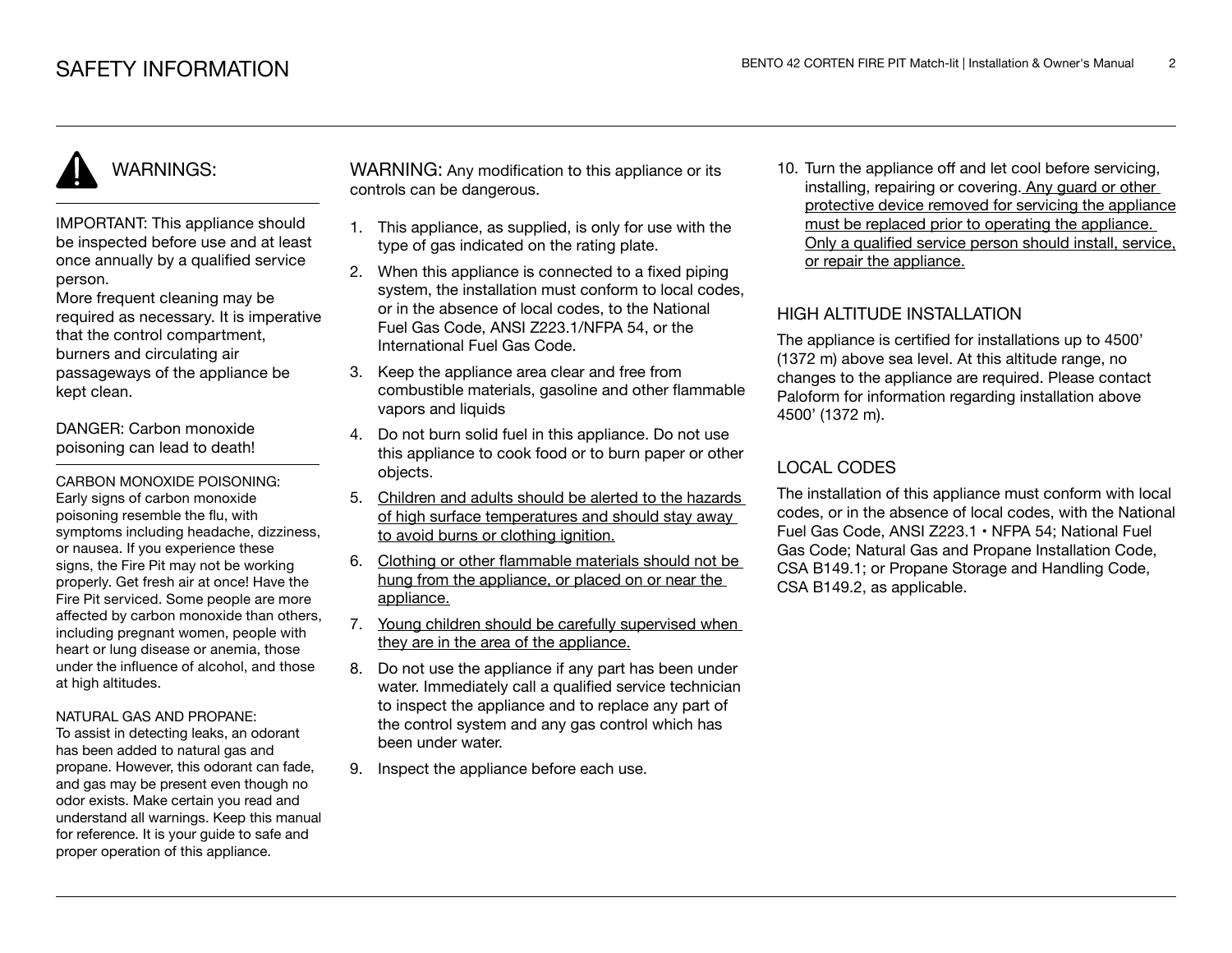

stained by rust bleed.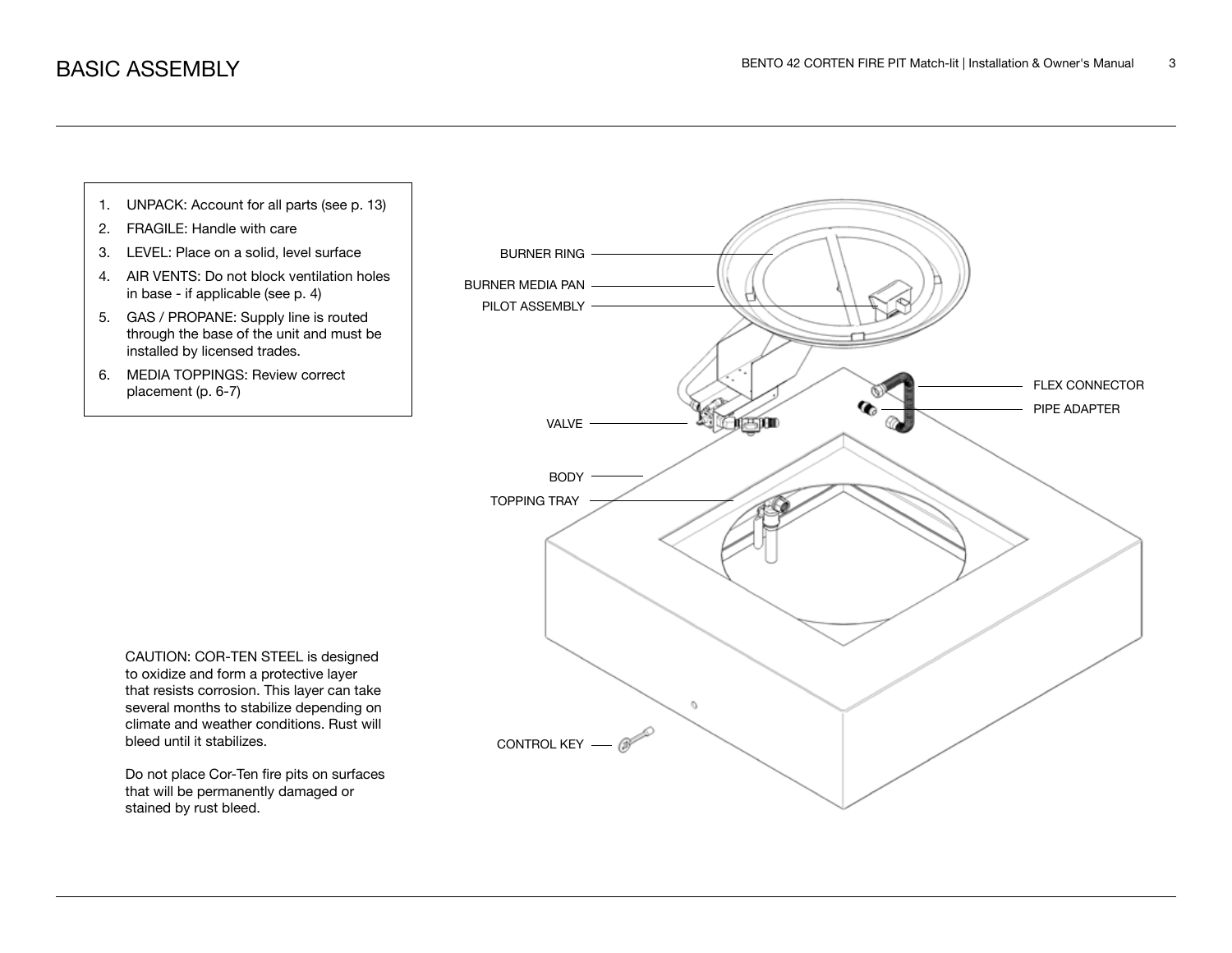

|                       | NATURAL GAS  | <b>PROPANE</b> |
|-----------------------|--------------|----------------|
| Burner Model #        | $CIR-M-18$   | CIR-M-18P      |
| Max Heat Input        | 69,000 BTU/h | 60,000 BTU/h   |
| Inlet Pressure - Min. | 4.5" W.C     | 11.0" W.C.     |
| Inlet Pressure - Max. | 10.5" W.C.   | 13.0" W.C.     |
| Orifice Size          |              |                |
| <b>Burner Ports</b>   |              |                |
| Port Size             | 1/8"         | "1/8           |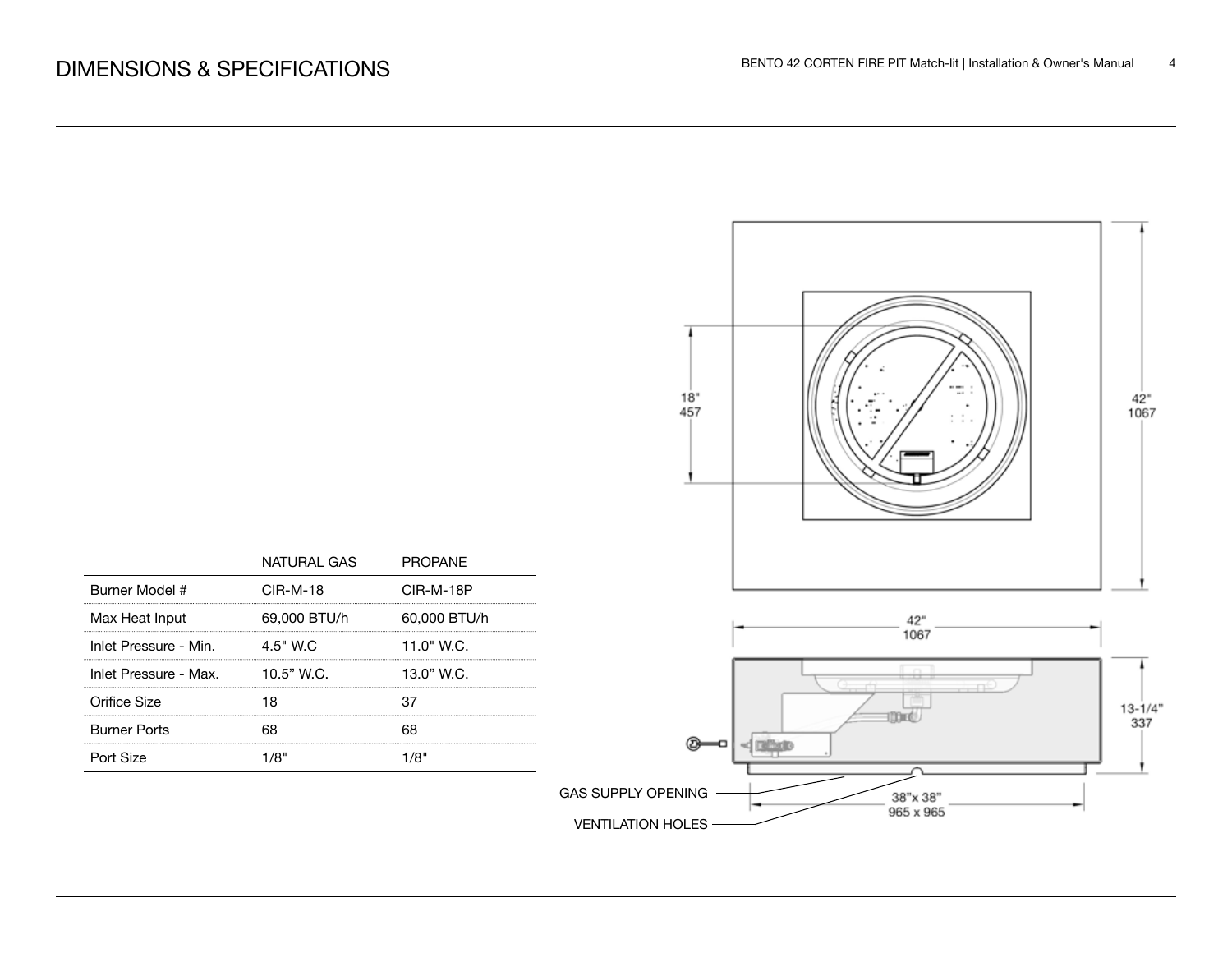

## FIG 1. MINIMUM CLEARANCES TO COMBUSTIBLES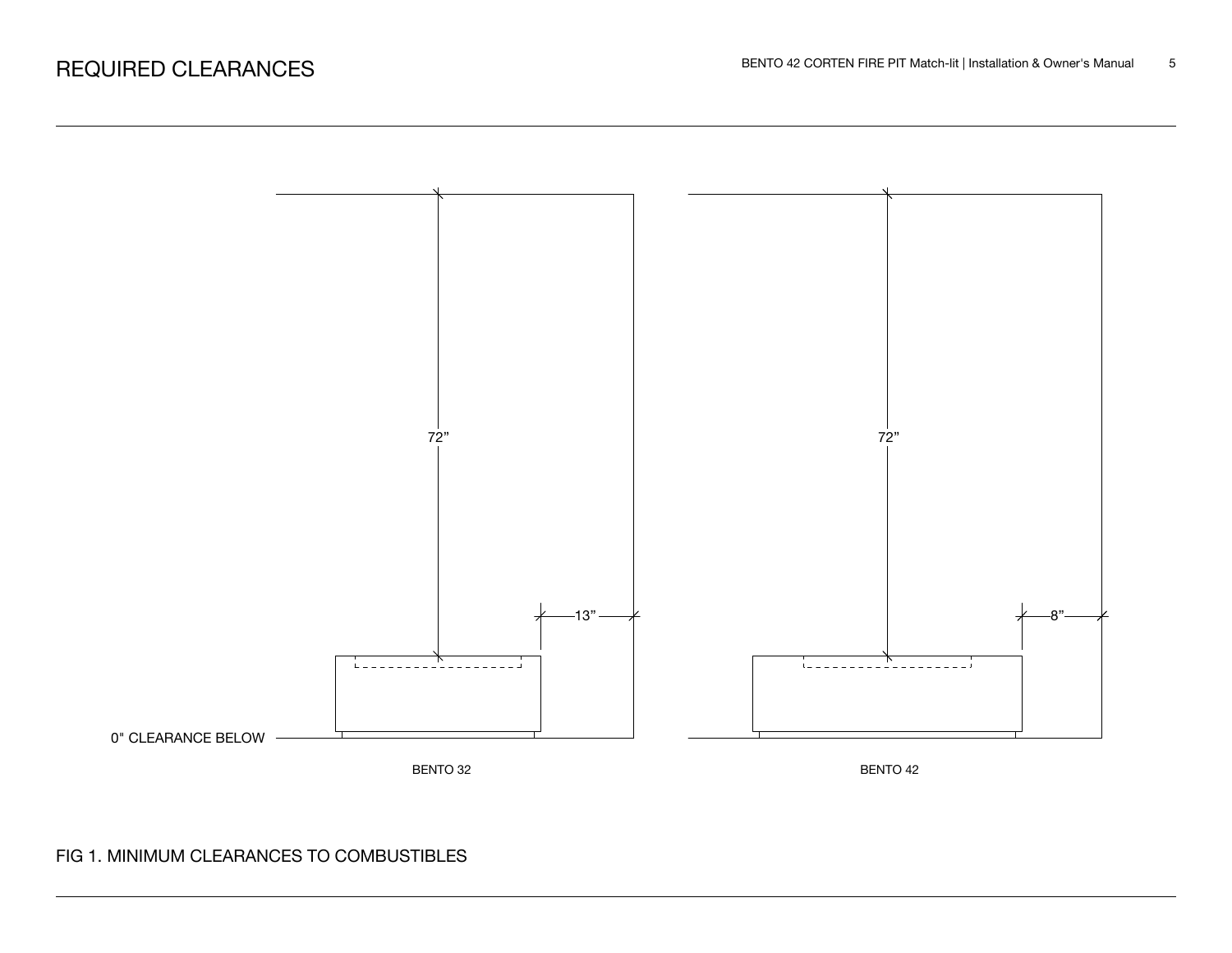#### WARNING:

Failure to position parts in accordance with these diagrams and instructions and/or failure to use parts specifically approved for use with this appliance may result in property damage or personal injury.

Do not remove the data plates attached to the Outdoor Fire Pit Burner. These plates contain important information.

#### NOTICE:

Installation and repair should be done by a qualified service person. The appliance should be inspected before use and at least once annually by a qualified service person. More frequent cleaning may be required as necessary. It is imperative that control compartment, burner ports and circulating air passageways of the appliance be kept clean.

## CAUTION:

New Lava Rock may pop or crackle when first heated. This should subside after 30 minutes to one hour or more of operation. Maintain safe distance during this time.

## TO ASSEMBLE THE FIRE PIT

- 1. Connect the Burner Assembly to the gas/propane supply using the supplied flex connector and following the instructions on page 8.
- 2. Carefully leak test all connections following the procedure on page 8.
- 3. Fill the burner pan evenly with burner media (crushed tempered glass for natural gas; volcanic rock for propane). Do not obstruct the pilot lighting port with burner media! Use burner media supplied by Paloform only!
- 4. Follow the Initial Lighting Instructions on page 9. Make sure that the flame carries to all parts of the burner. Turn OFF the appliance and let it cool before proceeding to the next step.
- 5. Evenly distribute decorative topping (river stones, crushed glass or lava rock) on top of burner media. An uneven or excessively thick layer of topping can result in an uneven flame.
- 6. Do not cover pilot shield. Keep the lighting port open and free of media. Do not use any media not supplied by the manufacturer!







BURNER MEDIA DECORATIVE TOPPING





LIGHTING PORT: DO NOT OBSTRUCT

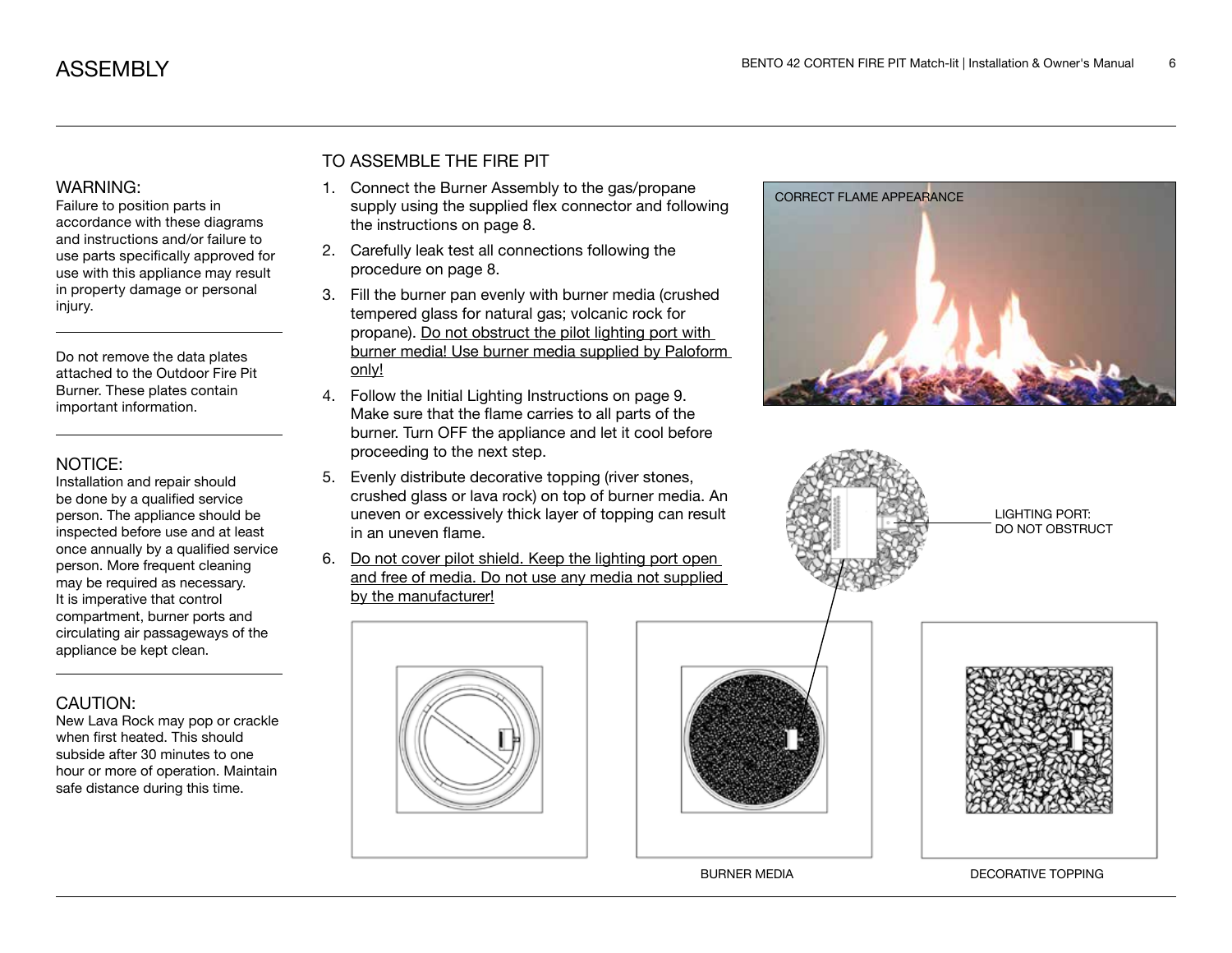CAUTION: Do not use any media over the burner that have not been supplied by Paloform. Landscape stone or other natural or manufactured materials may explode when heated.

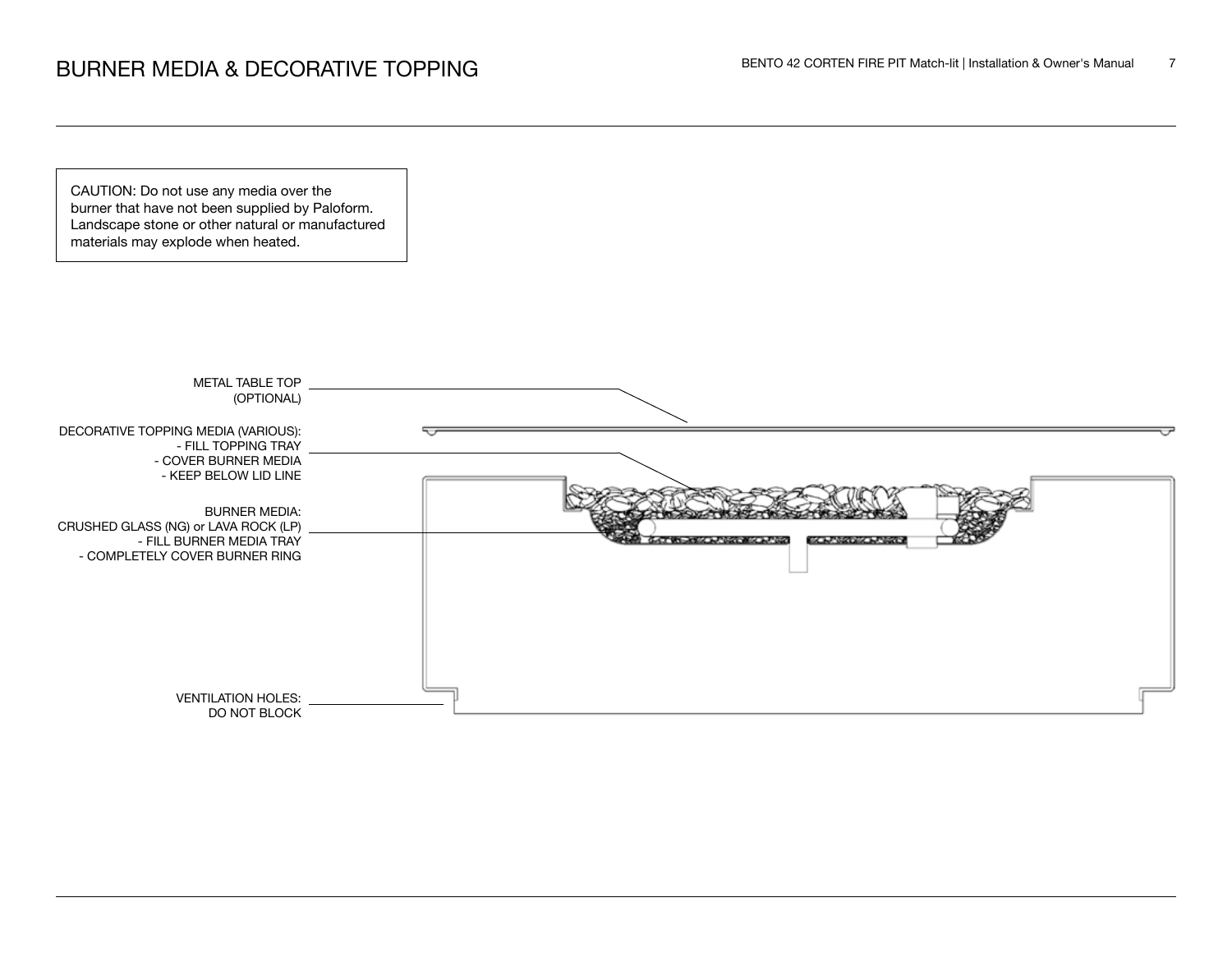# WARNING:

A qualified service person must connect the appliance to the gas supply. Follow all local codes.

#### CAUTION:

Use only new black iron or steel pipe. Internally tinned copper tubing may be used in certain areas. Use pipe of 1/2" diameter or greater to allow proper gas volume to Outdoor Fire Pit Burner. If pipe is too small, undue loss of pressure will occur.

### INSTALLATION ITEMS NEEDED:

Before installing the Outdoor Fire Pit, make sure you have all items listed bellow:

- piping (check local codes)
- sealant
- manual shutoff valve
- adjustable (crescent) wrench or pliers
- sediment trap
- tee joints
- pipe wrench

## INSTALLATION REQUIREMENTS

Installation must include a manual shutoff valve, union, and plugged 1/8" NPT tap. Locate NPT tap within reach for test gauge hook up. NPT tap must be upstream from the appliance.

Apply pipe joint sealant lightly to male threads. This will prevent excess sealant from going into pipe. Excess sealant in pipe could result in a clogged burner injector.

Install sediment trap in supply line as shown below. Locate sediment trap where it is within reach for cleaning and trapped matter is not likely to freeze.

A sediment trap prevents moisture and contaminants from entering the Outdoor Fire Pit controls. If a sediment trap is not installed, or is installed incorrectly, the unit may not work properly.

APPROVED FLEXIBLE GAS HOSE

## CHECKING GAS CONNECTION

WARNING: Test all gas piping and connections for leaks after installing or servicing. Correct all leaks immediately.

WARNING: Never use an open flame to check for a leak. Apply a mixture of liquid soap and water to all joints. Bubbles forming on joints while the gas is running indicate a leak. Correct all leaks at immediately.

Test Pressures in Excess Of 1/2 psi (3.5 kPa) This appliance and its individual shutoff valve must be disconnected from the gas supply piping system during any pressure testing of that system at test pressures in excess of ½ psi (3.5 kPa).

Test Pressures Equal To or Less Than 1/2 psi (3.5 kPa) This appliance must be isolated from the gas supply piping system by closing its individual manual shutoff valve during any pressure testing of the gas supply piping system at test pressures equal to or less than ½ psi (3.5 kPa).

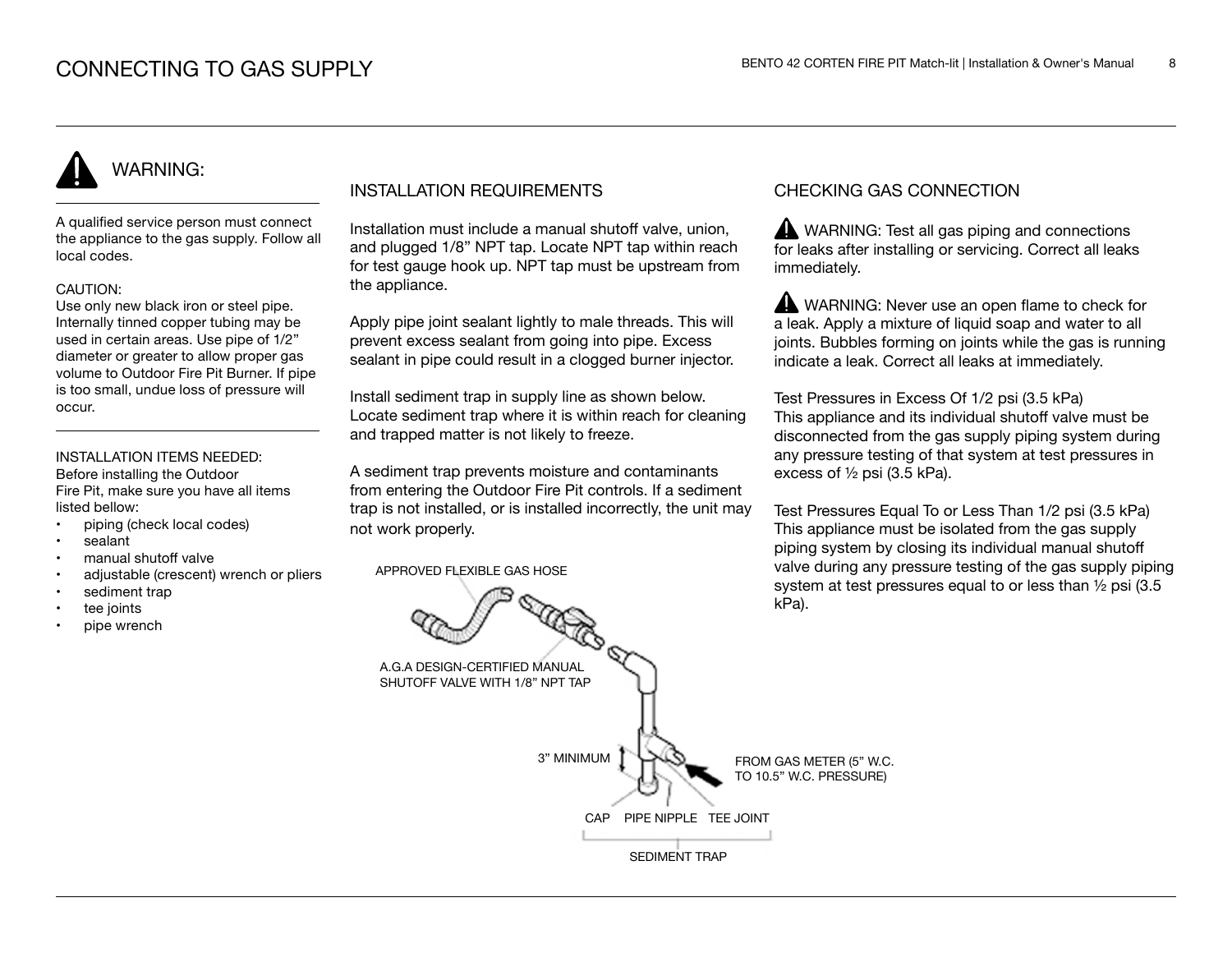# WARNINGS:

Failure to follow these instructions exactly may result in fire or explosion causing property damage, personal injury or loss of life.

Before operating the appliance, check all around the appliance area and on the surrounding floor for the smell of gas - some gas is heavier than air and may settle on the floor in the event of a leak. IF YOU SMELL GAS, follow the safety instructions on page 1 of this manual.

The main gas valve in this appliance is not serviceable. Do not try to repair or modify the valve, as doing so may result in a fire or explosion. Call a qualified service technician if you have any safety concerns.

Do not use this appliance if any part of it has been under water. Immediately call a qualified service technician to inspect the appliance and to replace any part of the control system and any gas control that has been under water.

Improper installation, adjustment, alteration, service or maintenance can result in injury or property damage. For assistance or additional information, consult a qualified installer, service agency or the gas supplier.

Do not store or use gasoline or other flammable vapors or liquids in the vicinity of this appliance.

## INITIAL LIGHTING INSTRUCTIONS

- 1. Purge air from the supply line as follows:
	- Open the main shutoff valve.
	- Unscrew the main pressure test point on the appliance regulator
	- Leave the inlet test screw open until gas flows in.
	- When the gas is flowing, tighten the inlet screw immediately.
- 2. Test for leaks in each of the following locations:
	- The gas supply line connection to the main valve;
	- The Burner connections and pilot;
	- All joints on the valve and control body;
	- All field made joints and gas shutoff valves;
	- All factory made joints and connections.
- 3. You may check for gas leaks using one of the following methods only:
	- Soap and water solution. WARNING: If using a soap and water solution to test for leaks, DO NOT spray the solution onto electronic parts;
	- An approved leak testing spray;
	- An electronic sniffer. NOTE: Remove any excess pipe compound from connections if using this method, as the compound can set off electronic sniffers.

## DANGER: NEVER USE AN OPEN FLAME TO CHECK FOR GAS LEAKS.

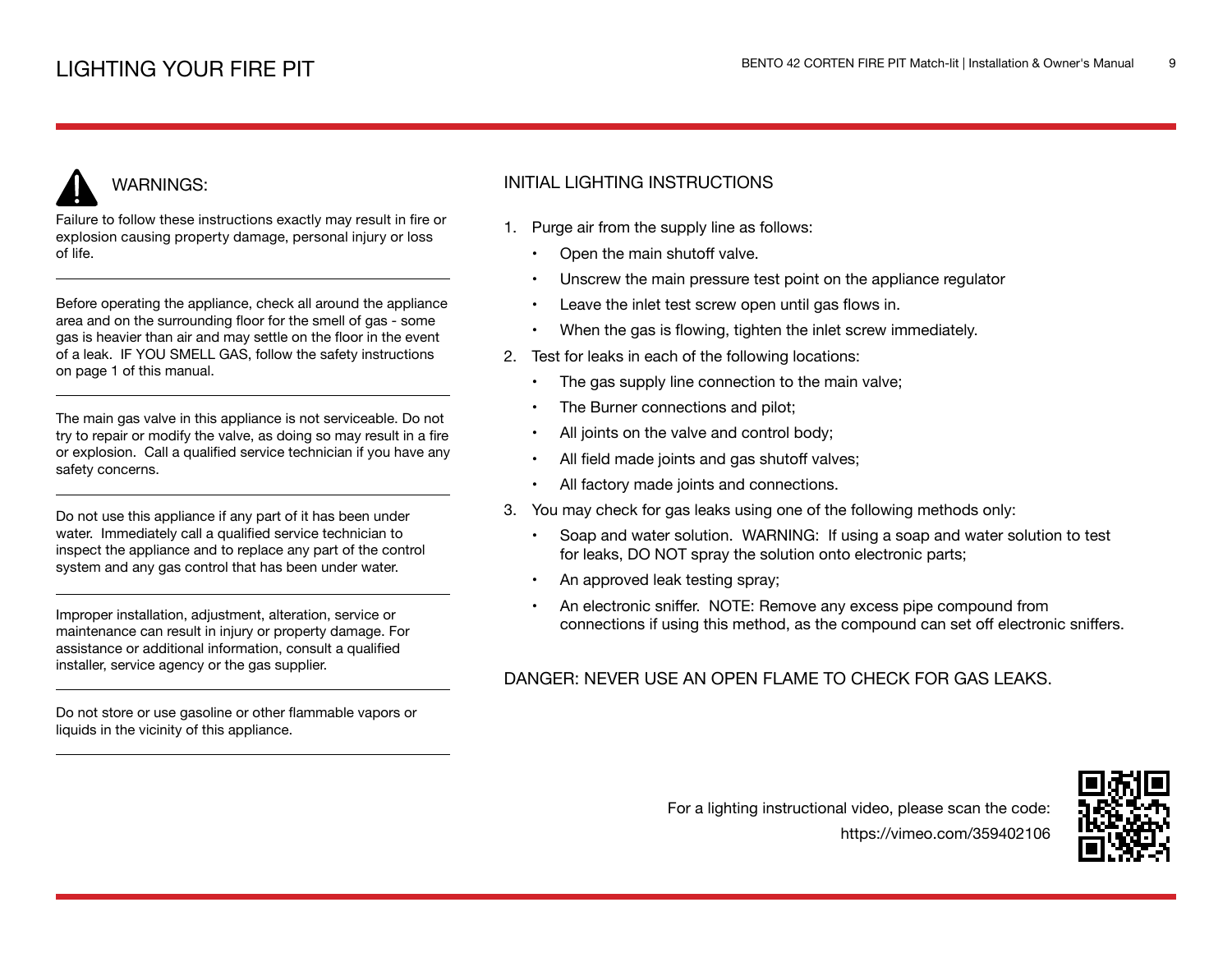## STOP!

Review the safety information on pages 1, 2 and 9 of this manual.

Use only your hand to push in or turn the gas control key. Never use tools. If the key will not push in or turn by hand, don't try to repair it, call a qualified service technician. Force or attempted repair may result in a fire or explosion.

Please ensure that you are familiar with the safe operation of the fire pit controls before replacing the instructional control knob with the Paloform key.

The control key/knob is meant to fit tight and be left in place. Remove only for winterization.



VALVE POSITIONS

The gas valve has three positions: PILOT, ON and OFF.

- To light your fire pit, you first light the pilot flame, then turn on the gas to main burner.
	- 1. Insert the control key (or control knob). Make sure the "half-moon"-shaped hole in the end of the key and the valve stem are aligned.
- 2. The key should turn freely 90°. Turn the key to the PILOT position (clockwise until it stops)
- 3. Push the control key in until it stops, and hold in this position.
- 4. Apply a flame to the lighting port with a barbecue lighter. The pilot flame will ignite.
- 5. Continue to hold the key down for up to thirty seconds after lighting the pilot.
- 6. When the control key is released, the pilot flame should continue to burn (if the pilot goes out, repeat the above steps).
- 7. Rotate the gas control key from PILOT to ON position (full counterclockwise position) to supply full flow to main burner.

Failure to turn the control key to the full ON position will reduce the flow and could result in poor ignition of main burner.

- 8. To extinguish main burner, rotate the gas control key clockwise to the PILOT position.
- 9. To extinguish pilot, push the control key in slightly and turn to the OFF position (fully clockwise).

NOTE: We do not recommend leaving the fire pit unattended with the pilot lit. Please turn to the OFF position.



PILOT

Push key in PILOT position to start the flow of gas to the pilot. Light the pilot while holding the key in



Turn the key 90° counter-clockwise to turn on the main burner. To turn the main burner off, turn clockwise 90° back to the PILOT position



To turn the pilot off, push slightly and turn clockwise 90° to the OFF position.

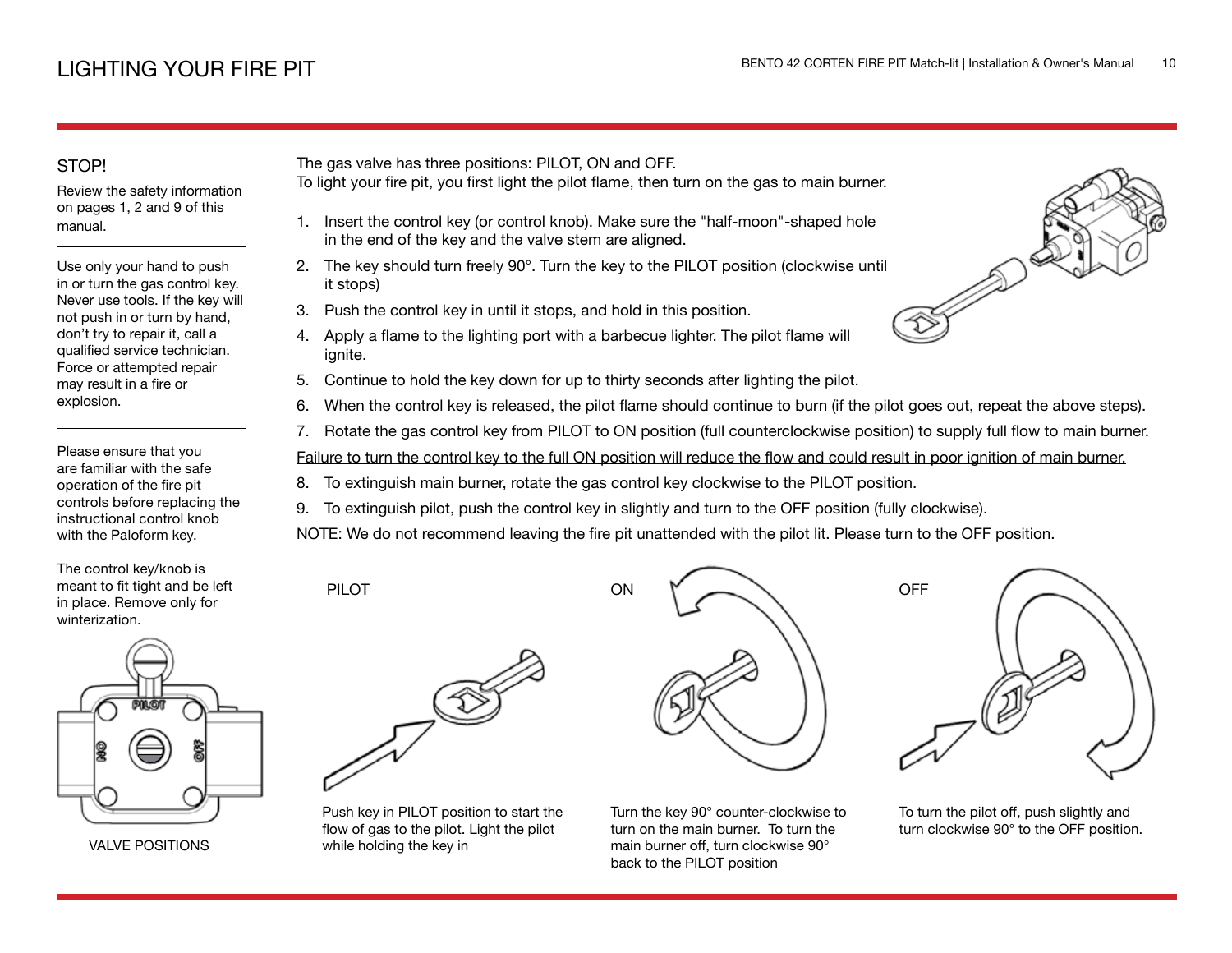## KEEP YOUR FIRE PIT COVERED

Covering your fire pit with its all-weather cover when not in use will prolong the life of all its components.

WARNING: Turn off gas before servicing fire pit.

We recommend that a qualified service technician perform the following check-ups at the beginning of each fire pit season.

If any irregularities are apparent with operation. Please refer to Troubleshooting guide, page 12.

## BURNER ELEMENT AND PILOT

Inspect the burner at regular intervals at least twice a year. Keep the burner and pilot area clean by vacuuming or brushing. Make sure the burner porting and burner air openings are free of obstructions at all times. Remove pilot cover to inspect pilot.

Remove topping from top of burner ring and Inspect area around the burner. Remove any lint or foreign material with a brush or vacuum cleaner.

#### PILOT FLAME

The flames from the pilot should be visually checked as soon as the unit is installed, and periodically during normal operation. The pilot flame must always be present when the fire pit is in operation. The pilot flame has two distinct flames: one engulfing the thermocouple and the other reaching to the main burner.



PILOT ASSEMBLY

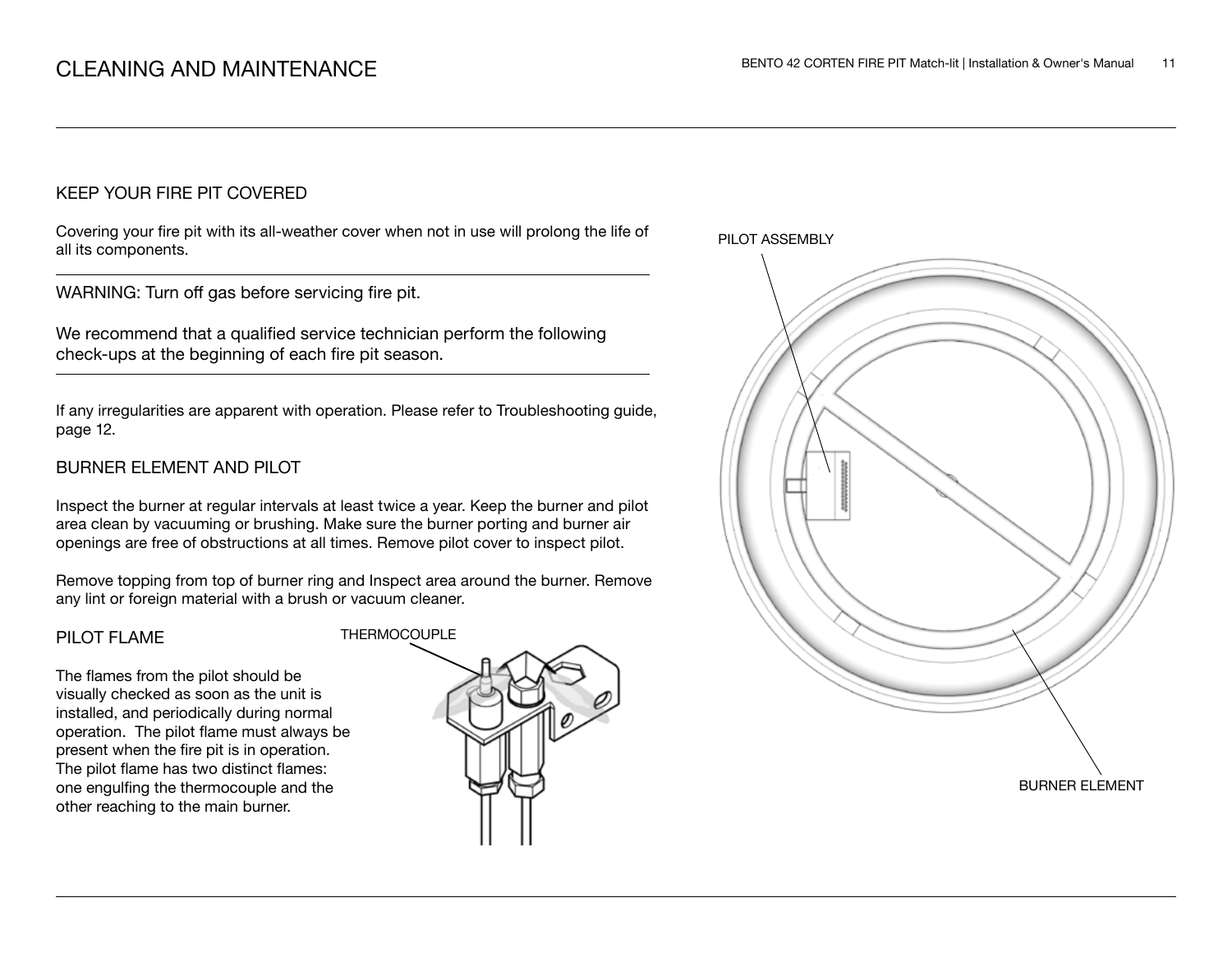## WARNING:

Turn off appliance and let cool before servicing. Only a qualified service person should service and repair this appliance.

IMPORTANT: Operating unit where impurities in air exist may create odors. Cleaning supplies, paint, paint remover, cigarette smoke, cements and glues, new carpet or textiles, etc., create fumes. These fumes may mix with combustion air and create odors. These odors will disappear over time.



Shut off gas supply. Do not try to light any appliance.

Do not touch any electrical switch; do not use any phone in the vicinity of the appliance.

Immediately call your gas supplier from a safe distance. Follow your gas supplier's instructions.

| <b>OBSERVED PROBLEM</b>                                                                                                                                                                                |                      | POSSIBLE CAUSE                                                                                                                                  |                      | <b>REMEDY</b>                                                                                                                                                                                                                           |
|--------------------------------------------------------------------------------------------------------------------------------------------------------------------------------------------------------|----------------------|-------------------------------------------------------------------------------------------------------------------------------------------------|----------------------|-----------------------------------------------------------------------------------------------------------------------------------------------------------------------------------------------------------------------------------------|
| Unit is smoking / sooting excessively. (Note:<br>1.<br>It is natural and unavoidable for appliance<br>sets to produce moderate levels of carbon<br>2.<br>(soot) where flames contact the media.)<br>3. |                      | Poor fuel quality<br>Excessive flame impingement or block-<br>age<br>Improper fuel/air mixture                                                  |                      | Contact local natural gas company<br>Separate the stones to allow more<br>flame passage<br>Remove any foreign items from the<br>flame pattern and/or check for proper<br>orifice sizing                                                 |
| Burner is excessively noisy<br>1.<br>(Note: The movement and combustion of gas<br>will create low, unavoidable levels of noise.)<br>2.                                                                 |                      | Passage of air/gas across irregular<br>surfaces<br>Excessive gas pressure on natural gas<br>units                                               | 1.<br>2.             | Relieve any tight bends or kinks in<br>gas supply line<br>Check/reset gas regulator pressure                                                                                                                                            |
| Gas odor even when manual valve is in the<br>OFF position                                                                                                                                              | 1.<br>2.             | Gas leak. See Warning statement below.<br>Main gas valve defective.                                                                             | 1.<br>2.             | Locate and correct all leaks (see<br>Checking Gas Connections, pg 8)<br>Replace gas valve                                                                                                                                               |
| Unit produces unwanted odors                                                                                                                                                                           | 1.                   | Gas leak. See Warning statement below.                                                                                                          | 1.                   | Locate and correct all leaks (see<br>Checking Gas Connections, pg 8)                                                                                                                                                                    |
| Pilot cannot be lit                                                                                                                                                                                    | 1.<br>2.<br>3.<br>4. | Gas supply turned off or manual shutoff<br>valve closed<br>Air in gas lines when installed<br>Pilot adjustment screw closed<br>Pilot is clogged | 1.<br>2.<br>3.<br>4. | Turn off gas supply or open manual<br>shutoff valve<br>Purge air from the supply line<br>Adjust pilot flame for approximately<br>1" blue flame<br>Clean pilot (see Cleaning and Main-<br>tenance, page 11) or replace pilot<br>assembly |
| Pilot does not stay lit after control is released                                                                                                                                                      | 1.<br>2.             | Flame sensor/thermocouple is not hot<br>enough<br>Thermocouple is damaged                                                                       | 1.<br>2.             | Retry, holding control 0key for a<br>longer period of time (20 seconds or<br>more) before releasing<br>Replace thermocouple                                                                                                             |
| Burner does not light after pilot is lit                                                                                                                                                               | 1.<br>2.<br>3.<br>4. | Burner orifice is clogged<br>Inlet gas pressure is too low<br>Burner orifice diameter is too small<br>Flame sensor lead loose or disconnected   | 1.<br>2.<br>3.<br>4. | Clean burner orifice<br>Contact local gas or propane supplier<br>Replace burner orifice<br>Reconnect or tighten lead                                                                                                                    |
| Delayed burner ignition                                                                                                                                                                                | 1.                   | Pilot flame is obstructed                                                                                                                       | 1.                   | Clear media/debris from lighting port                                                                                                                                                                                                   |
| Burner flame is too low                                                                                                                                                                                | 1.<br>2.<br>3.       | Incorrect gas supply or pressure<br>Blocked burner orifice or burner ports<br>Improper burner orifice size                                      | 1.<br>2.<br>3.       | Check for proper gas supply pressure<br>Free burner orifice and burner ports of<br>any burrs, paint, or other blockage<br>Verify proper burner orifice sizing (see<br>page 4)                                                           |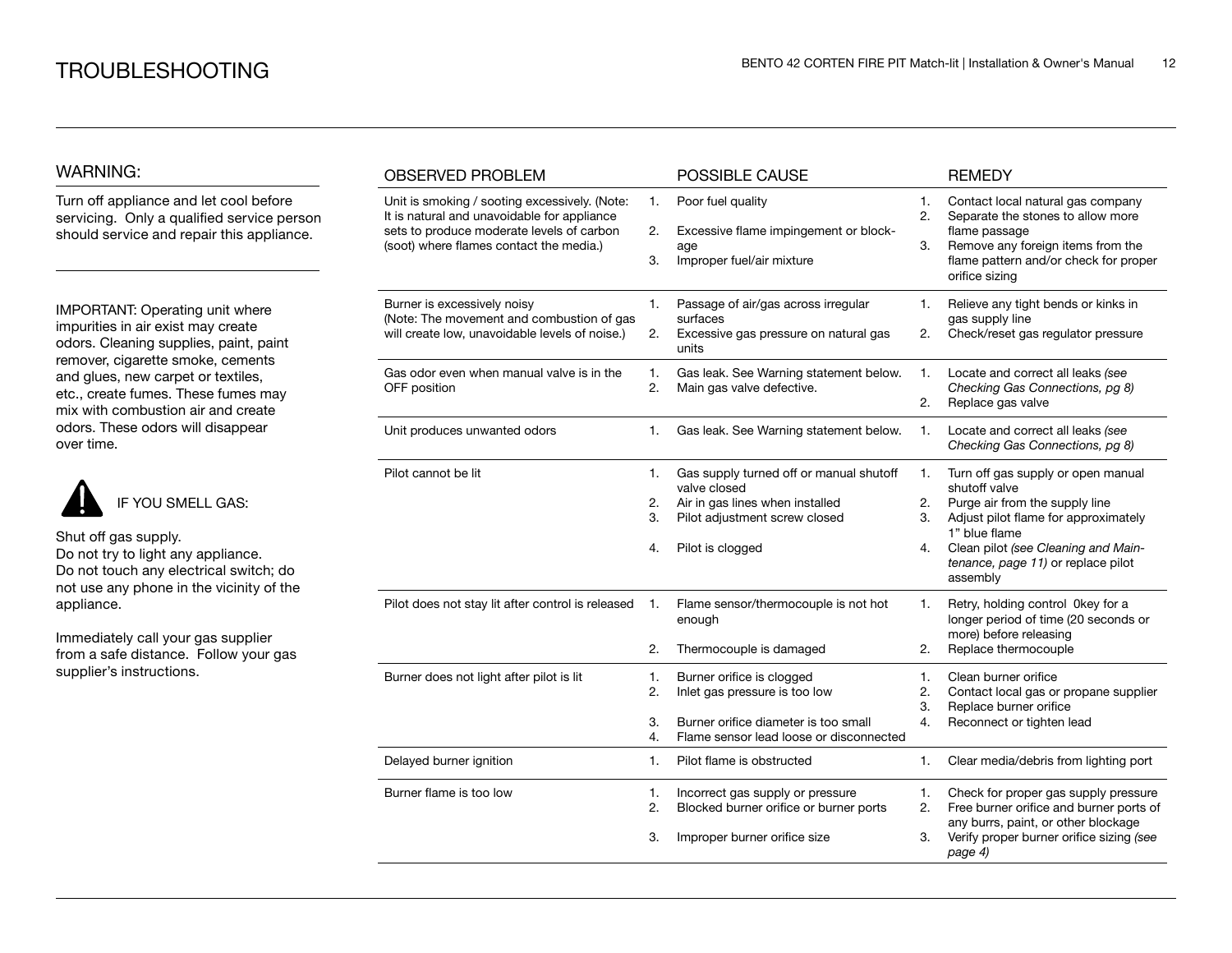|    |                           | Natural Gas          | Propane            |
|----|---------------------------|----------------------|--------------------|
| 1  | <b>Pilot Cover</b>        | CIR-EPC              | same               |
| 1a | <b>Pilot Shroud</b>       | CIR-EPC              | same               |
| 2  | Pilot Assembly            | PII - M-388          | <b>PIL-M-388LP</b> |
| 3  | 18" Burner Ring           | CIR-18-BUR           | same               |
| 4  | Burner Pan                | CIR-18-PAN           | same               |
| 5  | Valve Standoff            | BEN42-BRA-WR109      | same               |
| 6  | 3/8" Flare Adapter        |                      |                    |
| 7  | Regulator                 | M-REG-RV20-NG        | M-REG-RV20-LP      |
| 8  | 3/8" Close Nipple         |                      |                    |
| 9  | 3/8" 135° Street Elbow    |                      |                    |
| 10 | Valve Bracket (set of 2)  | BEN32-BRA-WR109      | same               |
| 11 | Main Gas Valve            | M-VAL-WR-764-109     | same               |
| 12 | Control Key               | M-KEY-WR109          | same               |
| 13 | Venturi                   | CIR-VEN-1            | same               |
| 14 | Orifice                   | FIT-ORI-18           | FIT-ORI-37         |
| 15 | 3/8" Street Elbow         |                      |                    |
| 16 | <b>Flex Connector</b>     | CON-SS-5MM-24        | same               |
| 17 | Burner Media (not shown)  | <b>Crushed Glass</b> | Lava Pebbles       |
| 18 | Topping Media (not shown) | Various              | Various            |
| 19 | Fabric Cover (not shown)  | COV-BEN42-LC         | same               |
| 20 | Corten Vessel (not shown) | BEN42-10             | same               |